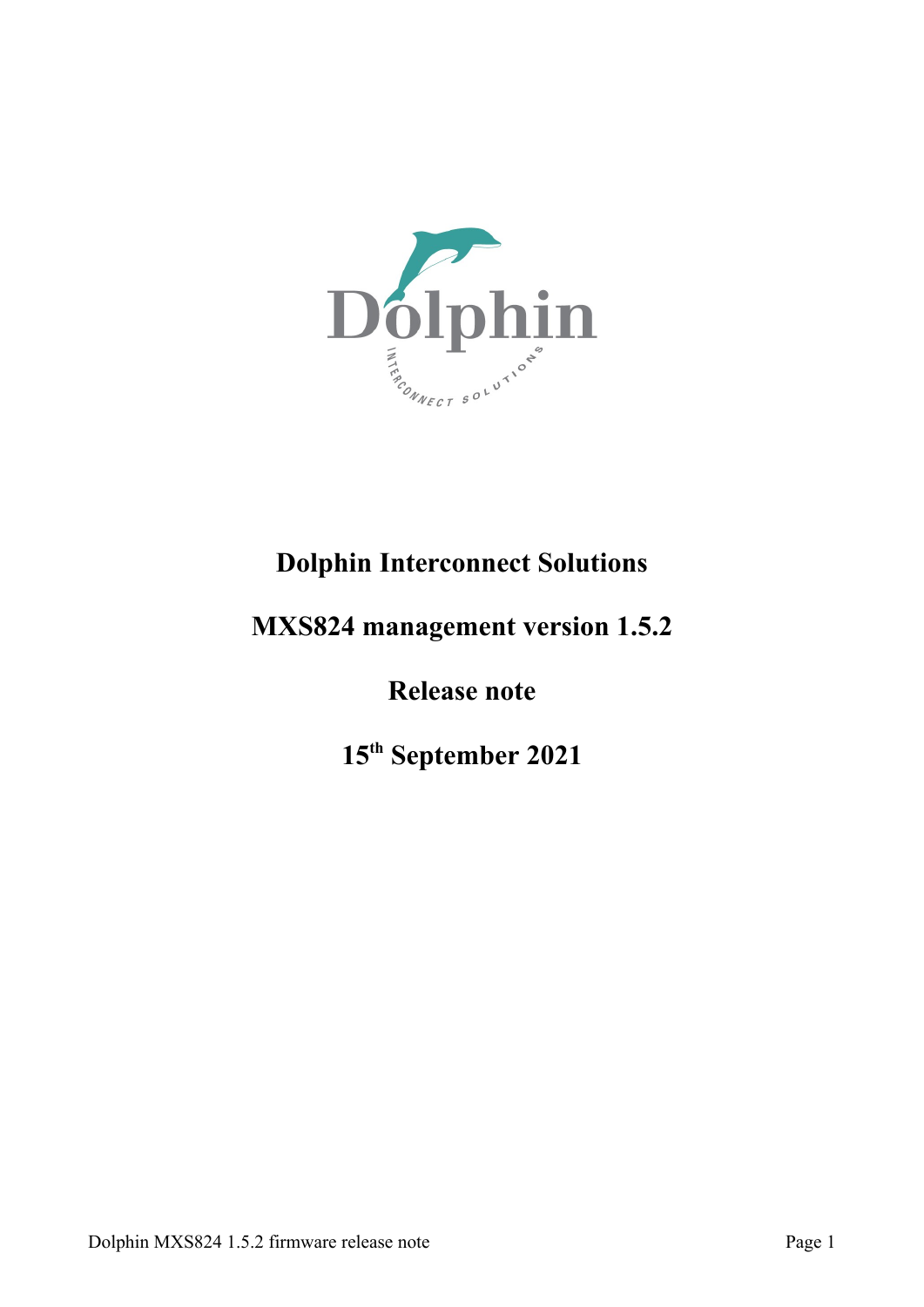# <span id="page-1-0"></span>**Table of Contents**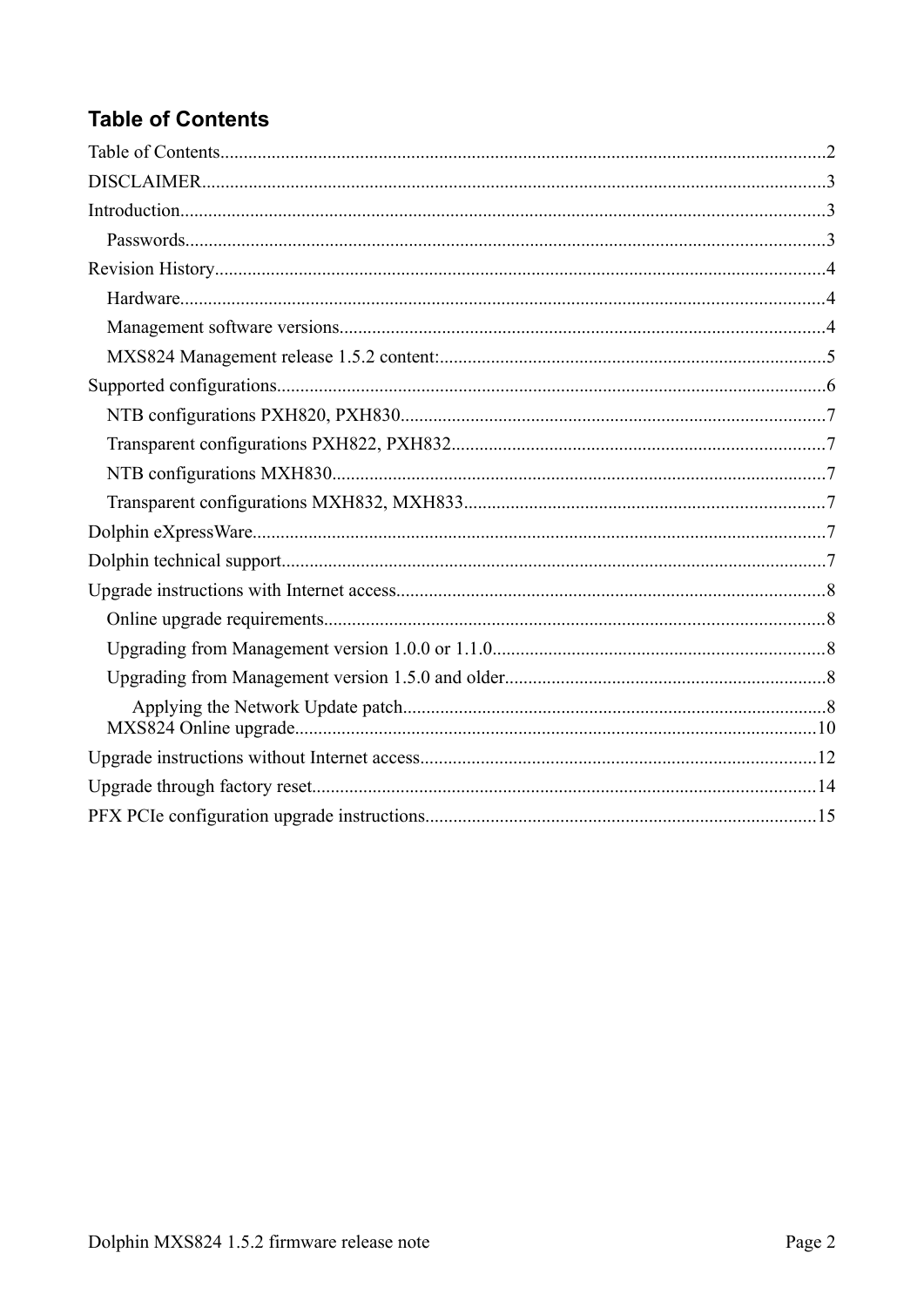## <span id="page-2-2"></span>**DISCLAIMER**

DOLPHIN INTERCONNECT SOLUTIONS RESERVES THE RIGHT TO MAKE CHANGES WITHOUT FURTHER NOTICE TO ANY OF ITS PRODUCTS TO IMPROVE RELIABILITY, FUNCTION, OR DESIGN. DOLPHIN INTERCONNECT SOLUTIONS DOES NOT ASSUME ANY LIABILITY ARISING OUT OF THE APPLICATION OR USE OF ANY PRODUCT.

#### **LIFE SUPPORT POLICY**

DOLPHIN INTERCONNECT SOLUTIONS' PRODUCTS ARE NOT AUTHORIZED FOR USE AS CRITICAL COMPONENTS IN LIFE SUPPORT DEVICES.

### <span id="page-2-1"></span>**Introduction**

This document describes the process of upgrading the MXS824 Management system. Additional information can be found in the MXS824 Users Guide available at [www.dolphinics.com/products/MXS824.html.](https://www.dolphinics.com/products/MXS824.html)

#### <span id="page-2-0"></span>**Passwords**

Some links in this document will bring you to Dolphins web download section. Please use the username and password you normally use to download Dolphins eXpressWare software. If you don't know the username and password, please register at [www.dolphinics.com/mx](https://www.dolphinics.com/mx) or [www.dolphinics.com/px](https://www.dolphinics.com/px) depending on the type of PCIe card you are using with the MXS824 switch.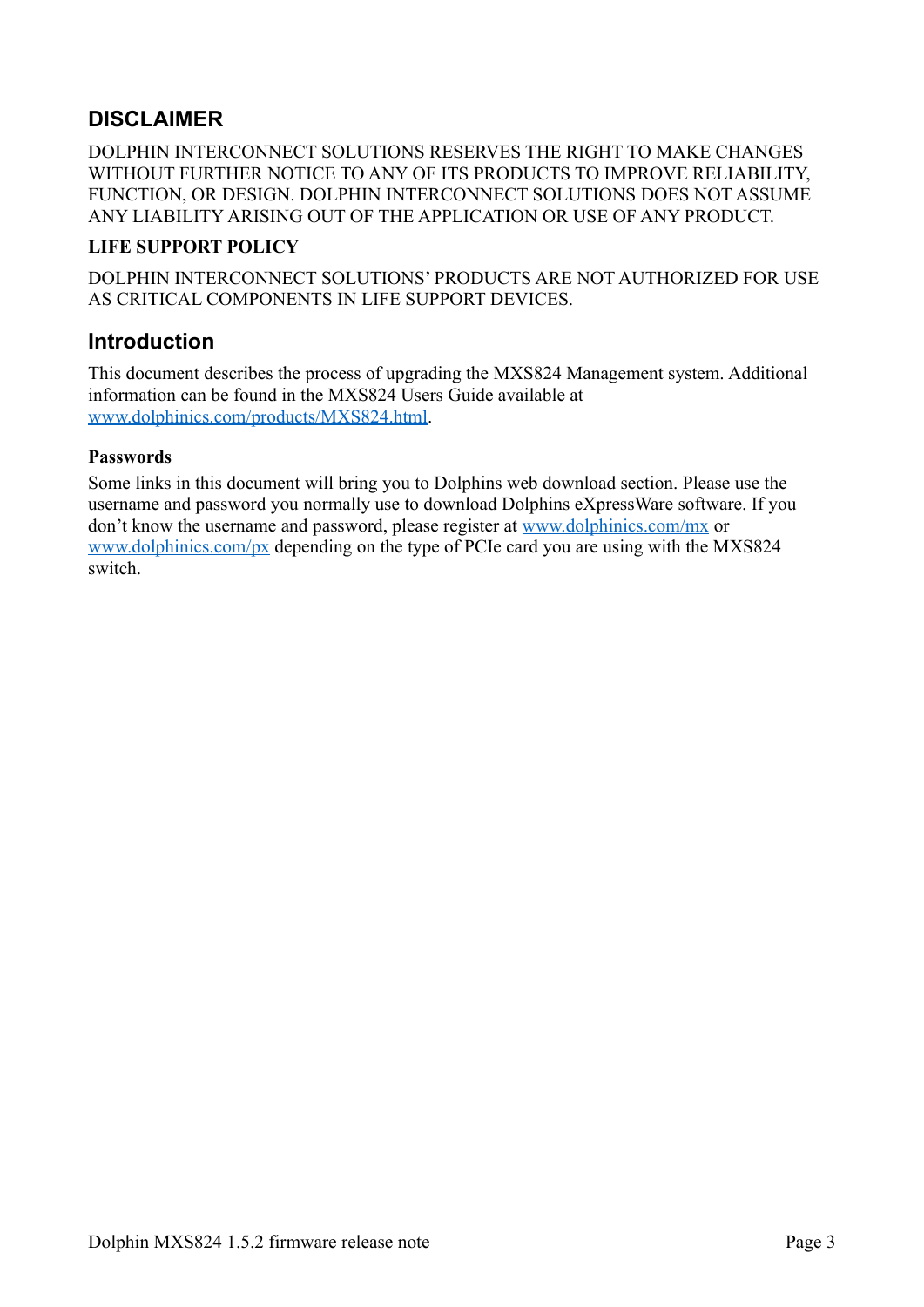## <span id="page-3-2"></span>**Revision History**

The MXS824 hardware and firmware revision history.

#### <span id="page-3-1"></span>**Hardware**

| <b>Revision</b> | <b>Note</b>                                   |
|-----------------|-----------------------------------------------|
| BC              | First shipping version                        |
|                 | Minor change in internal production procedure |
| <b>CE</b>       | Minor manufacturing changes                   |

### <span id="page-3-0"></span>**Management software versions**

| <b>Management version</b> | <b>Note</b>                                    |  |  |
|---------------------------|------------------------------------------------|--|--|
| 1.0.0                     | First shipping version.                        |  |  |
|                           | Release date 30th August 2018.                 |  |  |
| 1.1.0                     | New GUI, enforced HTTPS, authentication,       |  |  |
|                           | network upgrade, bugfixes, updated PFX         |  |  |
|                           | configs to VER5.                               |  |  |
|                           | Release date 2nd November 2018.                |  |  |
| 1.2.0                     | Network configuration, improved session        |  |  |
|                           | management, real-time port monitoring,         |  |  |
|                           | bugfixes, system updates, updated PFX configs  |  |  |
|                           | to VER6 with cascadable topology.              |  |  |
|                           | Release date 1st April 2019.                   |  |  |
| 1.3.0                     | Kernel update with fix for Ethernet link going |  |  |
|                           | down with some managed Ethernet switches.      |  |  |
|                           | Release channel selection in Web GUI. Self-    |  |  |
|                           | extracting and self-installing SD cards.       |  |  |
| 1.4.0                     | Updated PFX configs to VER8 with improved      |  |  |
|                           | fiber support and retraining timeout. Minor    |  |  |
|                           | improvements in Web GUI.                       |  |  |
|                           | Release date 8 <sup>th</sup> November 2019.    |  |  |
| 1.4.1                     | Bugfixes for 1.4.0.                            |  |  |
|                           | Release date 12 <sup>th</sup> November 2019.   |  |  |
| 1.4.2                     | 1.4.1 minor bugfix for manufacturing issue.    |  |  |
|                           | Not related to operation.                      |  |  |
| 1.5.0                     | Updated MCU firmware to 8.12 for improved      |  |  |
|                           | PCIe CMI support. Notify user if new PFX       |  |  |
|                           | config is available.                           |  |  |
|                           | WARNING: Update may interrupt PCIe traffic.    |  |  |
|                           | Release date 17 <sup>th</sup> September 2020.  |  |  |
| 1.5.1                     | Updated expired APT key                        |  |  |
|                           | Release date 13 <sup>th</sup> October 2020.    |  |  |
| 1.5.2                     | Fixed issue related to AOC support on port 4   |  |  |
|                           | and 24. Improved LED status after power on.    |  |  |
|                           | Added support for 16 multicast groups in D-    |  |  |
|                           | Switch mode.                                   |  |  |
|                           | Fixed temporary CMI issue after firmware       |  |  |
|                           | upgrade.                                       |  |  |
|                           | Release date 5 <sup>th</sup> July 2021         |  |  |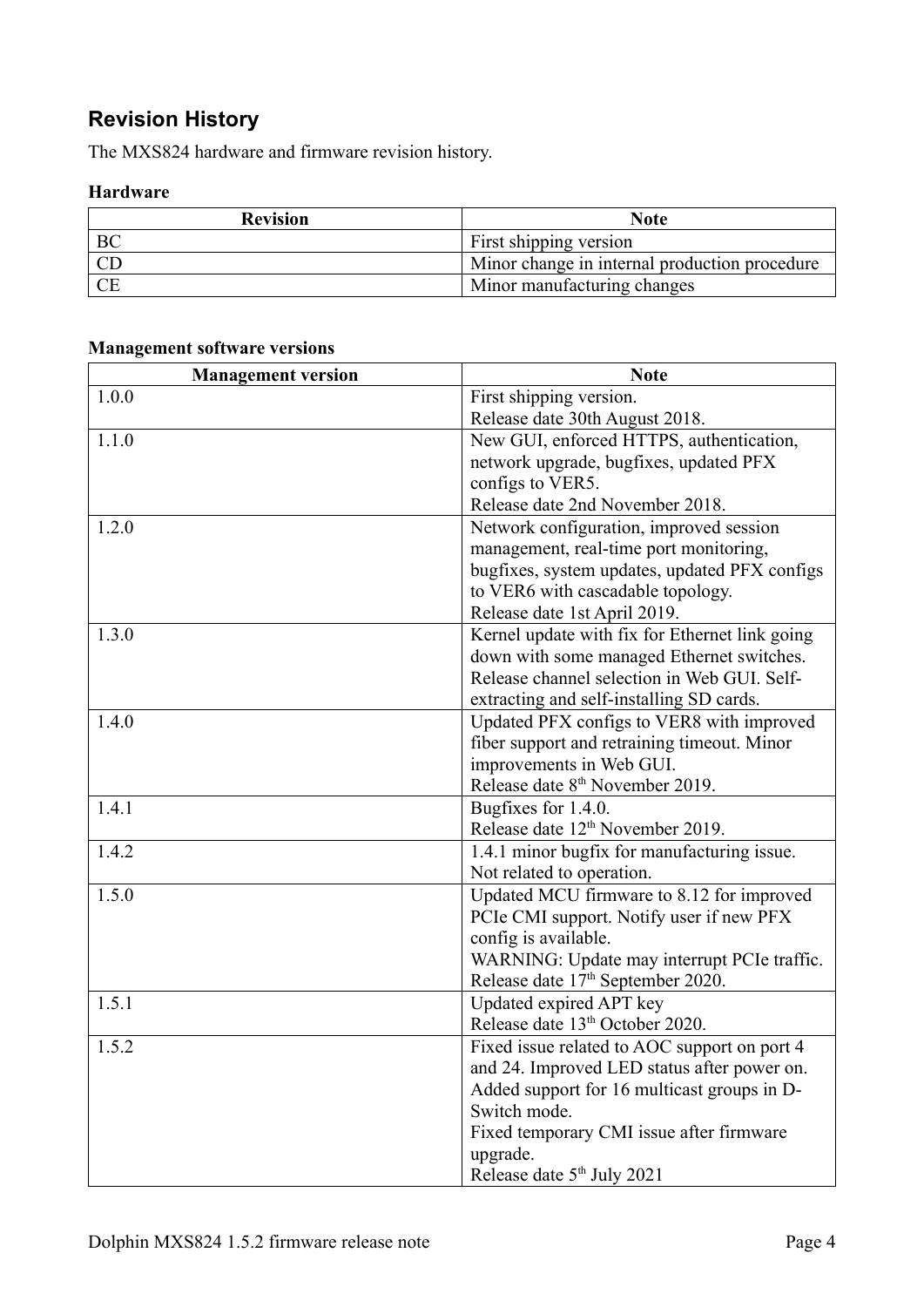### <span id="page-4-0"></span>**MXS824 Management release 1.5.2 content**

| <b>Component</b>      | <b>Version</b>     |
|-----------------------|--------------------|
| Management version    | 1.5.2              |
| <b>OS</b>             | Ubuntu 18.04.5 LTS |
| Kernel                | 4.19.68-19.09-2    |
| PFX firmware          | 9.0                |
| <b>System Config</b>  | 1.5.0              |
| <b>GUI Static Web</b> | 1.5.0              |
| Node App              | 1.5.2              |
| MCU firmware (STMs)   | 8.13               |
| Devel                 | 1.1.0              |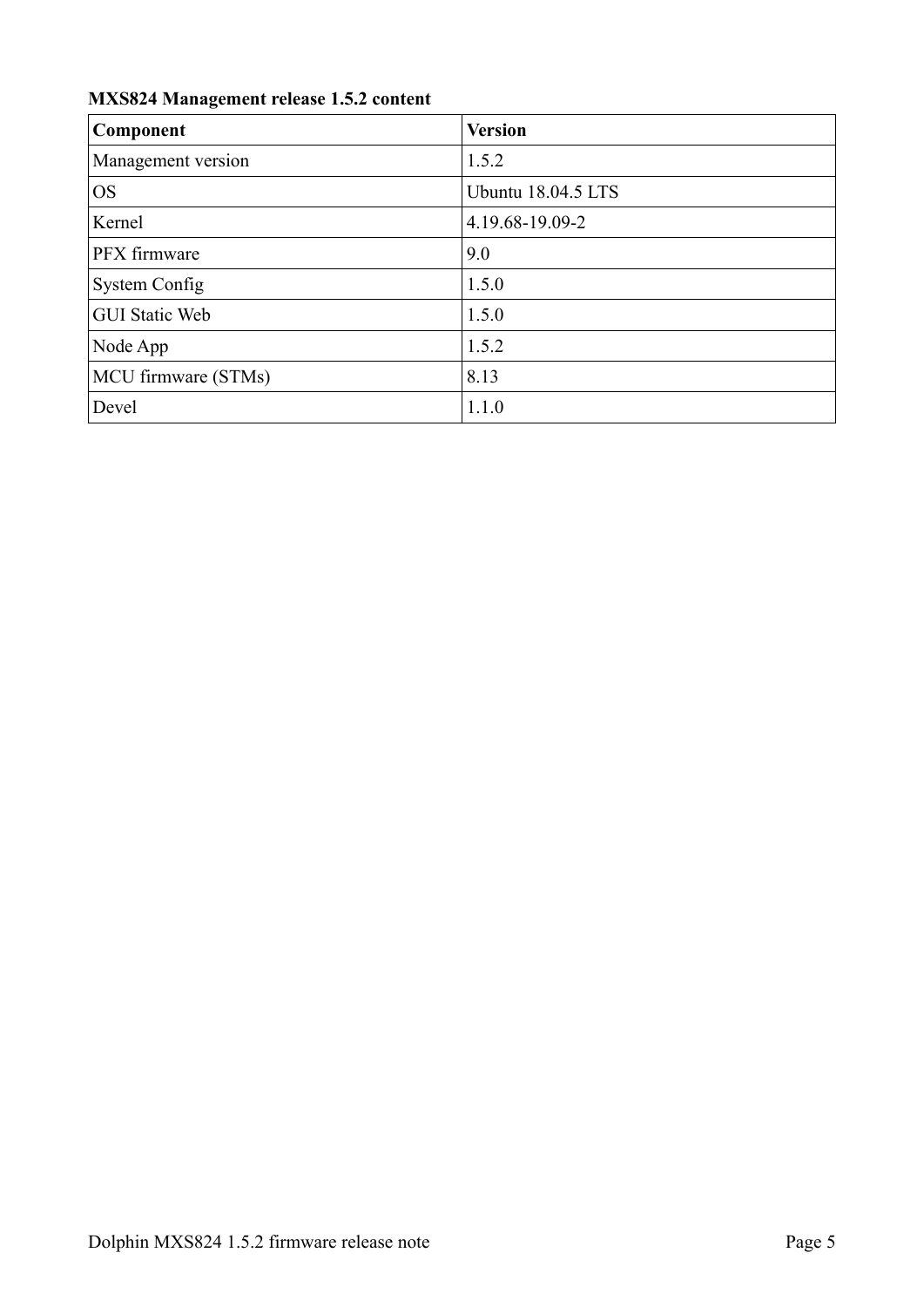## <span id="page-5-0"></span>**Supported configurations**

The MXS824 is a general building block to create various types of PCI Express networks. The switch ships with firmware supporting some basic configurations:

| Mode               | <b>Configuration Name</b> | <b>Configuration support</b>                                                                              | <b>Minimum Required software</b> |
|--------------------|---------------------------|-----------------------------------------------------------------------------------------------------------|----------------------------------|
| NTB Single         | $6$ port $x16$            | 6 x16 NTB ports                                                                                           | eXpressWare 5.7.0                |
| NTB Single         | 12 port x8                | 12 x8 NTB ports                                                                                           | eXpressWare 5.7.0                |
| NTB Single         | 24 port x4                | 24 x8 NTB ports                                                                                           | eXpressWare 5.7.0                |
| NTB Dual           | SW 1 Dual 10 ports x16    | Switch 1 in Dual switch NTB<br>setup with 10 ports of x16 link<br>width. Backbone on ports 1-4.           | eXpressWare 5.11.1               |
| NTB Dual           | SW 2 Dual 10 ports x16    | Switch 2 in Dual switch NTB<br>setup with 10 ports of x16 link<br>width. Backbone on ports 1-4.           | eXpressWare 5.11.1               |
| NTB Dual           | SW 1 Dual 20 ports x8     | Switch 1 in Dual switch NTB<br>setup with 20 ports of x8 link<br>width. Backbone on ports 1-4.            | eXpressWare 5.11.1               |
| NTB Dual           | SW 2 Dual 20 ports x8     | Switch 2 in Dual switch NTB<br>setup with 20 ports of x8 link<br>width. Backbone on ports 1-4.            | eXpressWare 5.11.1               |
| NTB Cascade        | TOP 30 ports x16          | NTB cascadable switch topology<br>up to 30 ports by x16 link width.<br>Top switch.                        | eXpressWare 5.11.1               |
| NTB Cascade        | SUB 1 30 ports x16        | NTB cascadable switch topology<br>up to 30 ports by x16 link width.<br>Uplink on chassis ports $1-4(x16)$ | eXpressWare 5.11.1               |
| NTB Cascade        | SUB 2 30 ports x16        | NTB cascadable switch topology<br>up to 30 ports by x16 link width.<br>Uplink on chassis ports $1-4(x16)$ | eXpressWare 5.11.1               |
| NTB Cascade        | SUB 3 30 ports x16        | NTB cascadable switch topology<br>up to 30 ports by x16 link width.<br>Uplink on chassis ports $1-4(x16)$ | eXpressWare 5.11.1               |
| <b>NTB</b> Cascade | SUB 4 30 ports x16        | NTB cascadable switch topology<br>up to 30 ports by x16 link width.<br>Uplink on chassis ports $1-4(x16)$ | eXpressWare 5.11.1               |
| NTB Cascade        | SUB $530$ ports $x16$     | NTB cascadable switch topology<br>up to 30 ports by x16 link width.<br>Uplink on chassis ports $1-4(x16)$ | eXpressWare 5.11.1               |
| NTB Cascade        | SUB $630$ ports $x16$     | NTB cascadable switch topology<br>up to 30 ports by x16 link width.<br>Uplink on chassis ports $1-4(x16)$ | eXpressWare 5.11.1               |
| NTB Cascade        | TOP 60 ports x8           | NTB cascadable switch topology<br>up to 60 ports by x8 link width.<br>Top switch.                         | eXpressWare 5.11.1               |
| NTB Cascade        | SUB 1 60 ports x8         | NTB cascadable switch topology<br>up to 60 ports by x8 link width.<br>Uplink on chassis ports $1-4(x16)$  | eXpressWare 5.11.1               |
| NTB Cascade        | SUB 2 60 ports x8         | NTB cascadable switch topology<br>up to 60 ports by x8 link width.<br>Uplink on chassis ports $1-4(x16)$  | eXpressWare 5.11.1               |
| NTB Cascade        | SUB 3 60 ports x8         | NTB cascadable switch topology                                                                            | eXpressWare 5.11.1               |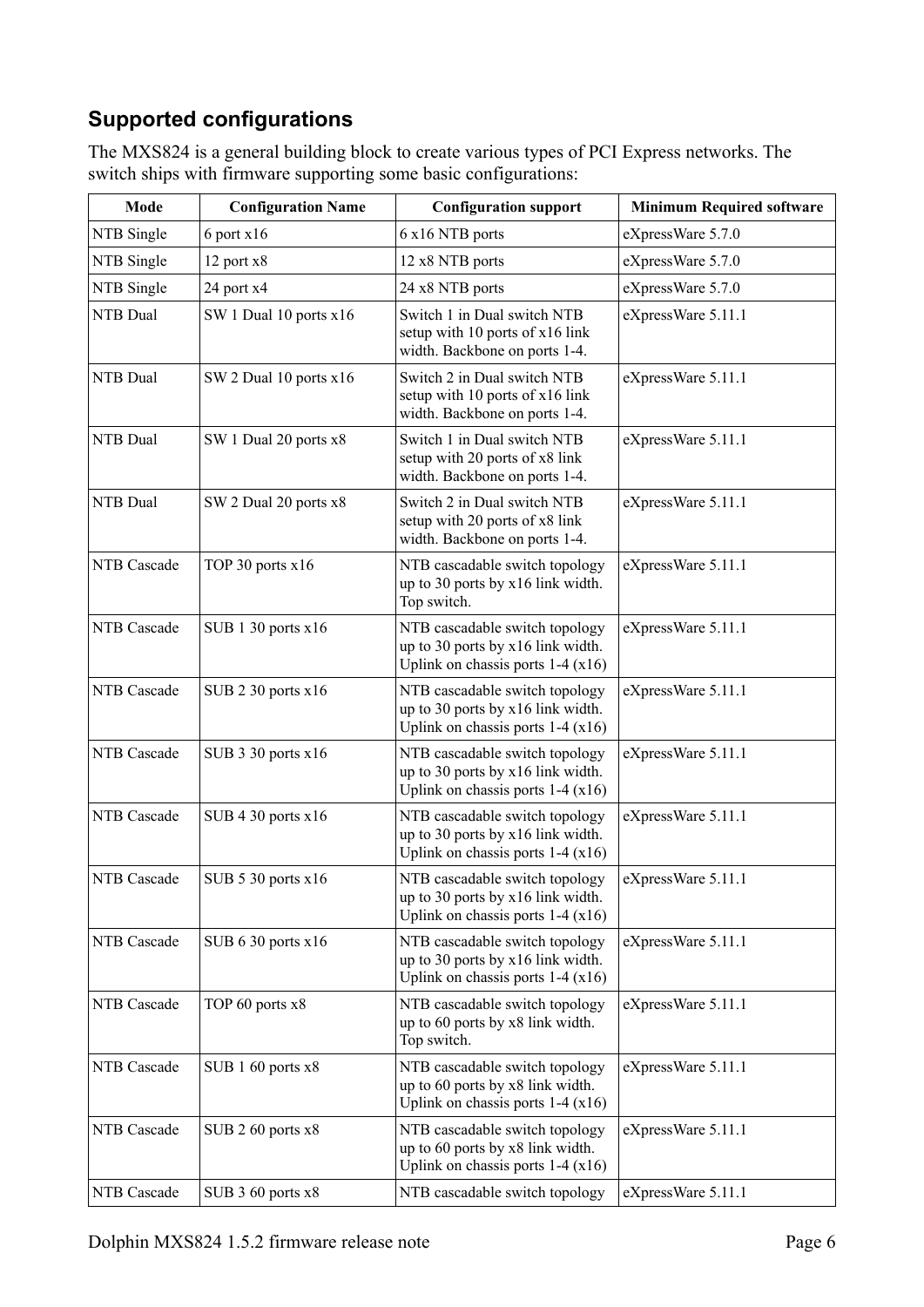| Mode        | <b>Configuration Name</b> | <b>Configuration support</b>                                                                             | <b>Minimum Required software</b> |
|-------------|---------------------------|----------------------------------------------------------------------------------------------------------|----------------------------------|
|             |                           | up to $60$ ports by $x8$ link width.<br>Uplink on chassis ports $1-4$ (x16).                             |                                  |
| NTB Cascade | SUB $460$ ports $x8$      | NTB cascadable switch topology<br>up to 60 ports by x8 link width.<br>Uplink on chassis ports $1-4(x16)$ | eXpressWare 5.11.1               |
| NTB Cascade | SUB $560$ ports $x8$      | NTB cascadable switch topology<br>up to 60 ports by x8 link width.<br>Uplink on chassis ports $1-4(x16)$ | eXpressWare 5.11.1               |
| NTB Cascade | SUB 6 60 ports x8         | NTB cascadable switch topology<br>up to 60 ports by x8 link width.<br>Uplink on chassis ports $1-4(x16)$ | eXpressWare 5.11.1               |
| Transparent | $6$ port $x16$            | One $x16$ upstream, $5x16$<br>downstream                                                                 | No software required             |
| Transparent | $12$ port $x8$            | One $x16$ upstream, $10 x8$<br>downstream                                                                | No software required             |
| Transparent | 24 port x4                | One x16 upstream, 20 x4<br>downstream                                                                    | No software required             |

Dolphin eXpressWare version 5.15.2 or higher is generally recommended to operate the switch in NTB mode. **Please note that eXpressWare 5.14.0 and higher requires Management Firmware version 1.4.2 or newer. Newer versions of eXpressWare may have additional requirements, please run the eXpressWare utility dis\_diag for verification.**

Please consult the software release note for the appropriate adapter card for supported multi switch configurations and details.

#### <span id="page-6-5"></span>**NTB configurations PXH820, PXH830**

If you are using the MXS824 with PXH820 or PXH830 cards, please download the *appropriate Switch, adapter, and Software Users Guides* from [www.dolphinics.com/px](https://www.dolphinics.com/px)

#### <span id="page-6-4"></span>**Transparent configurations PXH822, PXH832**

If you are using the MXS824 with the PXH822 or PXH832 card, Please download the *appropriate Switch and adapter Users Guides* from [www.dolphinics.com/px](https://www.dolphinics.com/px)

#### <span id="page-6-3"></span>**NTB configurations MXH830**

If you are using the MXS824 with MXH830 cards, please download the *MXS824, MXH830 and Software Users Guides* from [www.dolphinics.com/mx](https://www.dolphinics.com/mx)

#### <span id="page-6-2"></span>**Transparent configurations MXH832, MXH833**

If you are using the MXS824 with the MXH832 or MXH833 card, Please download the *appropriate Switch and adapter Users Guides* from [www.dolphinics.com/mx](https://www.dolphinics.com/mx)

### <span id="page-6-1"></span>**Dolphin eXpressWare**

For more information on NTB clustering and Dolphins eXpressWare software, please visit [www.dolphinics.com/software](http://www.dolphinics.com/software)

### <span id="page-6-0"></span>**Dolphin technical support**

Please contact Dolphin via  $pci$ -support $@$ dolphinics.com if you have any questions or issues.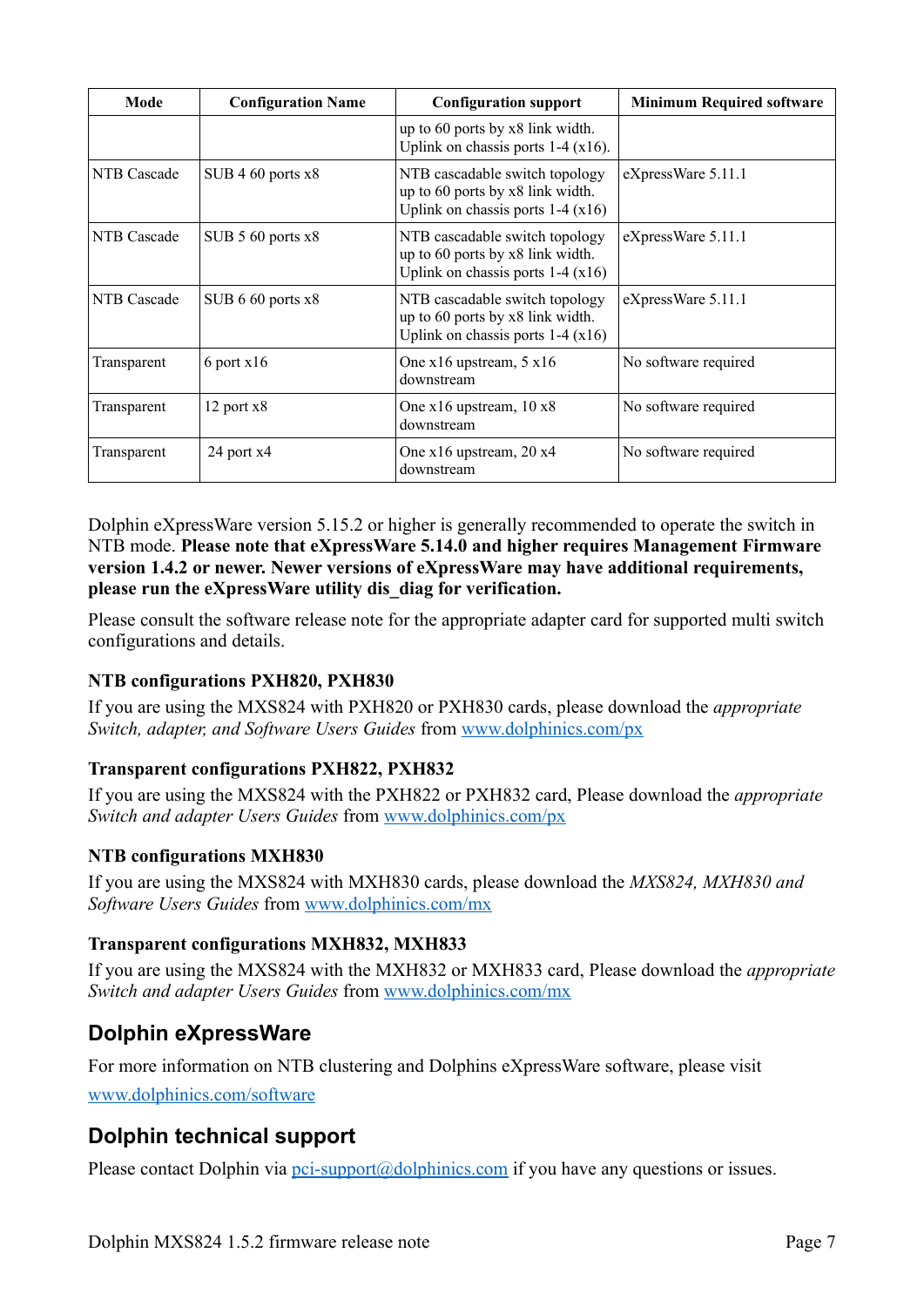## <span id="page-7-4"></span>**Upgrade instructions with Internet access**

These instructions covers the network updates feature of the MXS824 switch available under the System page of the management web interface.

#### <span id="page-7-0"></span>**Online upgrade requirements**

The online upgrades described in this document require that the MXS824 switch has access to Internet and can reach our online repository located at: [http://mxs824apt.dolphinics.com](http://mxs824apt.dolphinics.com/)

Our repository is hosted on Amazon Web Services (AWS), hence adding the repository to a firewall such as *iptables* may not be trivial. Amazon has a list of all IPs they use for *CloudFront* here: [https://docs.aws.amazon.com/AmazonCloudFront/latest/DeveloperGuide/](https://docs.aws.amazon.com/AmazonCloudFront/latest/DeveloperGuide/LocationsOfEdgeServers.html) [LocationsOfEdgeServers.html](https://docs.aws.amazon.com/AmazonCloudFront/latest/DeveloperGuide/LocationsOfEdgeServers.html) – you may need to grant access to all of them or at least the ranges used in your region. Upgrades are fetched through regular HTTP.

#### **Online upgrade is recommended. Offline, more manual, alternatives are available if you are unable to meet the requirements for online upgrade.**

For safety and compliance, the system upgrade routine described in the previous section does not automatically upgrade your active PFX PCIe configuration to the latest version! After upgrading the MXS824 switch, pleases follow the instructions given in chapter [PFX PCIe configuration upgrade](#page-14-0)  [instructions](#page-14-0) on page [15](#page-14-0).

#### <span id="page-7-3"></span>**Upgrading from Management version 1.0.0 or 1.1.0**

If the switch is currently running Management version 1.0.0 or 1.1.0, you need to use the [Upgrade](#page-13-0)  [through factory reset](#page-13-0) method described on page [14](#page-13-0).

#### <span id="page-7-2"></span>**Upgrading from Management version 1.5.0 and older**

Due to an issue with the network update on 1.5.0 and older, the Network Update patch needs to be applied to the MXS824 switch before it can perform the online update.

#### <span id="page-7-1"></span>**Applying the Network Update patch**

This patch is only needed if you are upgrading from Management version 1.5.0 or older. Please proceed with the instructions given in [MXS824 Online upgrade](#page-9-0) on page [10](#page-9-0) if you are running version 1.5.1 or newer.

1. On an internet connected computer download the fix-update.zip:  [https ://dl.dolphinics.com/mxs/zip/fix-update.zip](https://dl.dolphinics.com/mxs/zip/fix-update.zip)

The download may be verified by checking the sha256sum: 926a2cf63f72e0583a7baf4098fd1c5ac03031ac99e572ce4177381a7dee4ccd

Note: do not extract the zip file.

3. Log in to the management web interface of the MXS824 switch to be upgraded and navigate to the "System" page.

4. Under "Manual update" click the [Browse…] button and locate the zip file downloaded in step 1.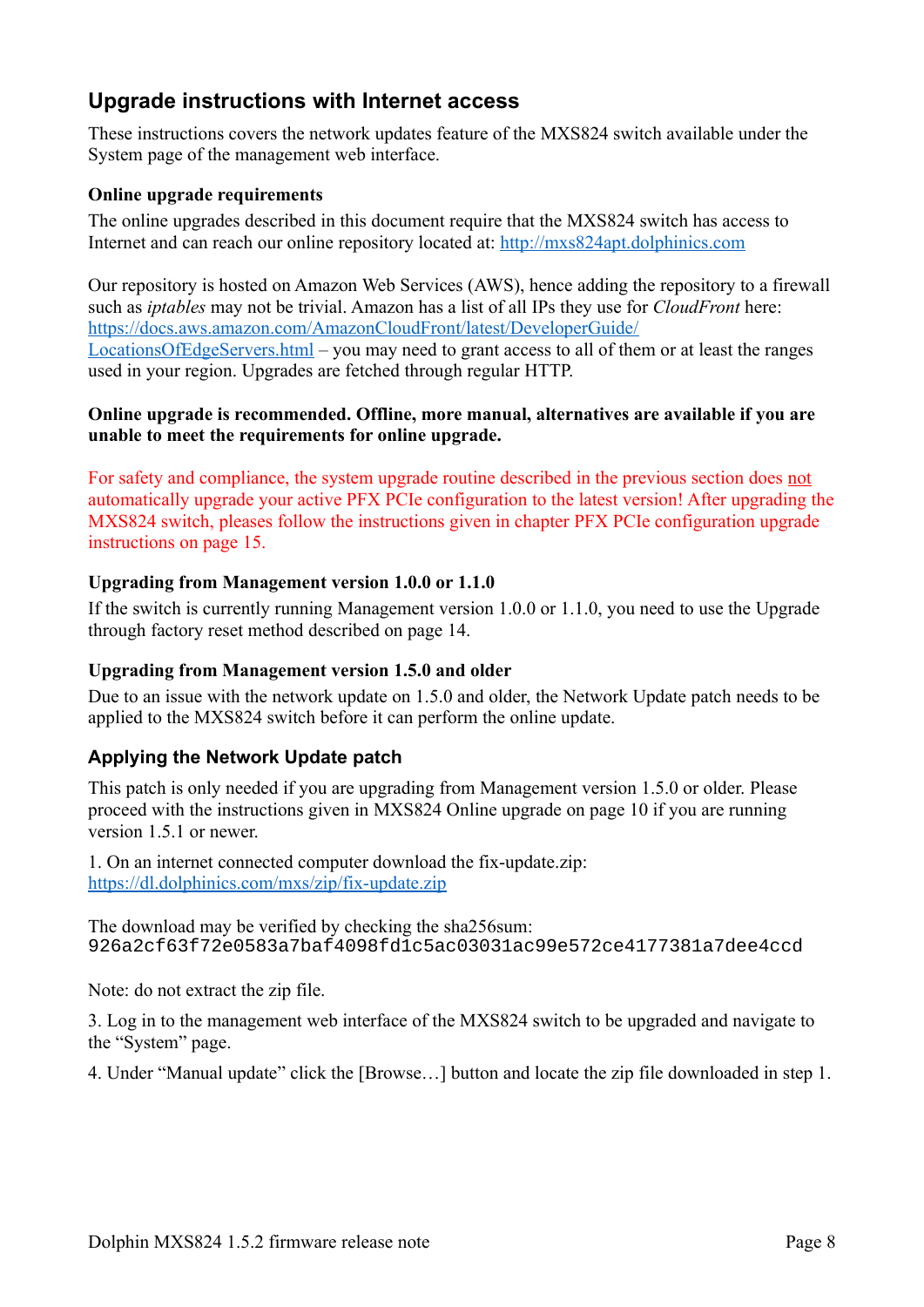| <b>MXS824</b><br>Status<br>PCIe<br>System                                                                                                                                                              |                                                                                                                                                                        |
|--------------------------------------------------------------------------------------------------------------------------------------------------------------------------------------------------------|------------------------------------------------------------------------------------------------------------------------------------------------------------------------|
| <b>System Settings</b>                                                                                                                                                                                 |                                                                                                                                                                        |
| <b>Update Firmware</b>                                                                                                                                                                                 | <b>Hostname</b>                                                                                                                                                        |
| Perform a firmware update of the management processor. This may<br>update the management kernel, management backend,<br>management GUI, system configuration, available PFX configurations             | Change the device hostname. Current hostname is MXS824                                                                                                                 |
| and hardware firmware if updates are available. If the update<br>includes new PFX configuration(s), the configuration will not be<br>activated automatically. You need to select and change to the new | <b>MXS824</b><br>New hostname                                                                                                                                          |
| configuration under the PCIe tab after the update has completed.                                                                                                                                       | Apply                                                                                                                                                                  |
| Current firmware version: 1.4.2                                                                                                                                                                        |                                                                                                                                                                        |
| Network update                                                                                                                                                                                         | <b>Admin Password</b>                                                                                                                                                  |
| This will look for updates and allow you to upgrade the management<br>processor if updates are available. Requires Internet access for the<br>switch.                                                  | Change admin password for accessing the web interface. Please<br>ensure you remember the new password. You currently need to<br>contact Dolphin to reset the password. |
| Check for updates                                                                                                                                                                                      | Current<br>password                                                                                                                                                    |
| <b>Manual update</b>                                                                                                                                                                                   | New password<br>Confirm<br>password                                                                                                                                    |
| File<br>Browse                                                                                                                                                                                         | Apply                                                                                                                                                                  |

- 5. Click the [Start update] button and wait while zip file is uploaded.
- 6. When the fix has been applied, click [OK] to close the dialog.

Start update

| Operation completed successfully             |    |
|----------------------------------------------|----|
| You can now perform a normal network update. |    |
| Please press the "Check for updates" button  |    |
|                                              |    |
|                                              |    |
|                                              |    |
|                                              |    |
|                                              |    |
|                                              |    |
|                                              | OK |

You may now proceed with the normal network upgrade procedure below.

 $\Rightarrow$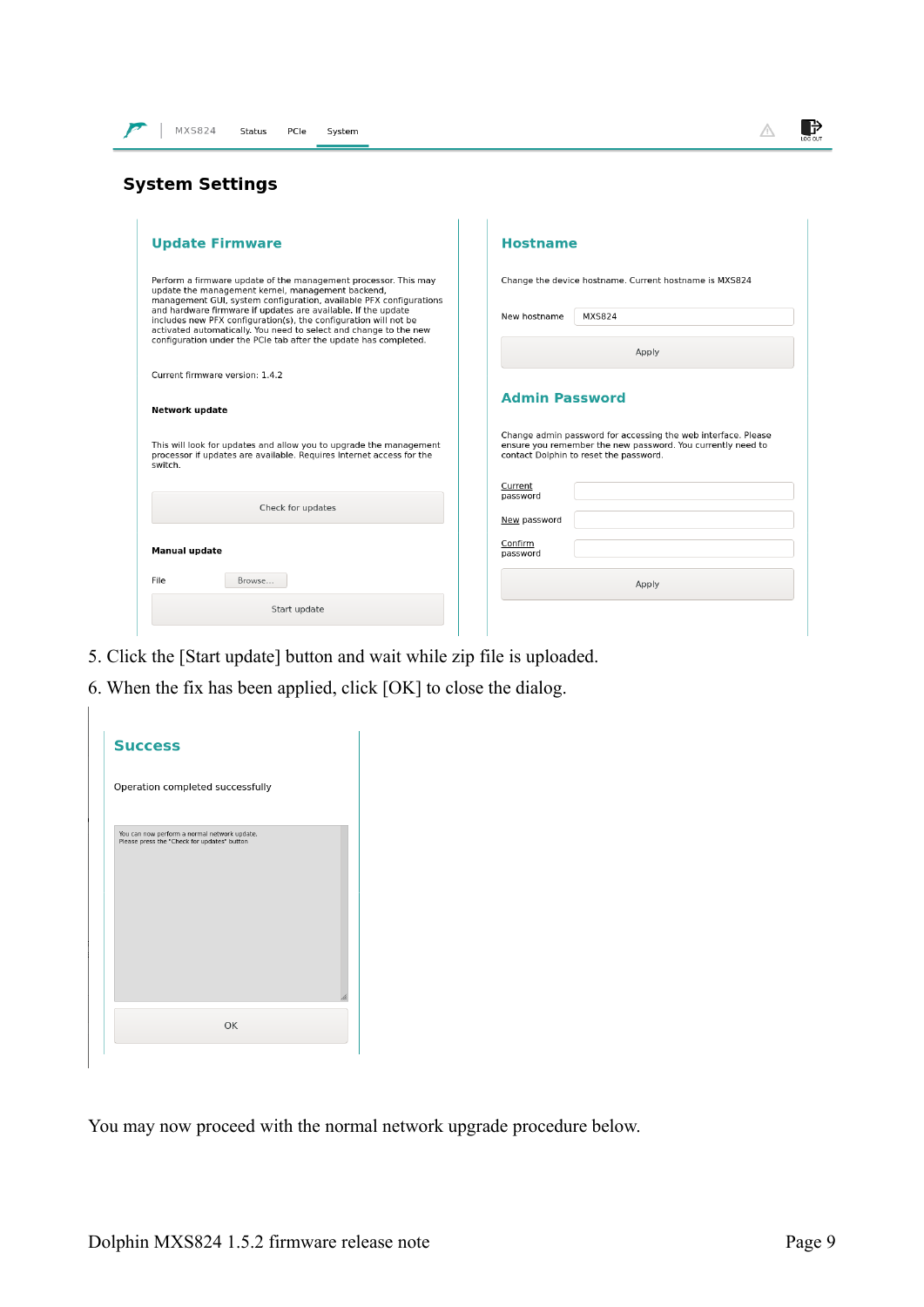#### <span id="page-9-0"></span>**MXS824 Online upgrade**

If you are updating from version 1.5.2 or already have applied the 1.5.0 Network Update patch, please proceed with the following steps to upgrade the MXS824 switch:

1. Initiate the upgrade by pressing the [ Start Update ] button under the System page:

2. The system will start looking for updates. This may take a couple of minutes depending on your network. A warning dialog will appear with details on available updates and ask you to confirm the upgrade operation. Click [ OK ] to proceed. **Warning: PCIe traffic may be interrupted after clicking [OK].**



3. The update is now in progress and the status field should update occasionally. The update time depends primarily on your network connection, but a typical upgrade will take 15 to 45 minutes.



4. Once complete, you should be prompted that a reboot is required, confirm twice and wait for the reboot to complete. A manual reboot can be performed from the "System" page if you are not prompted.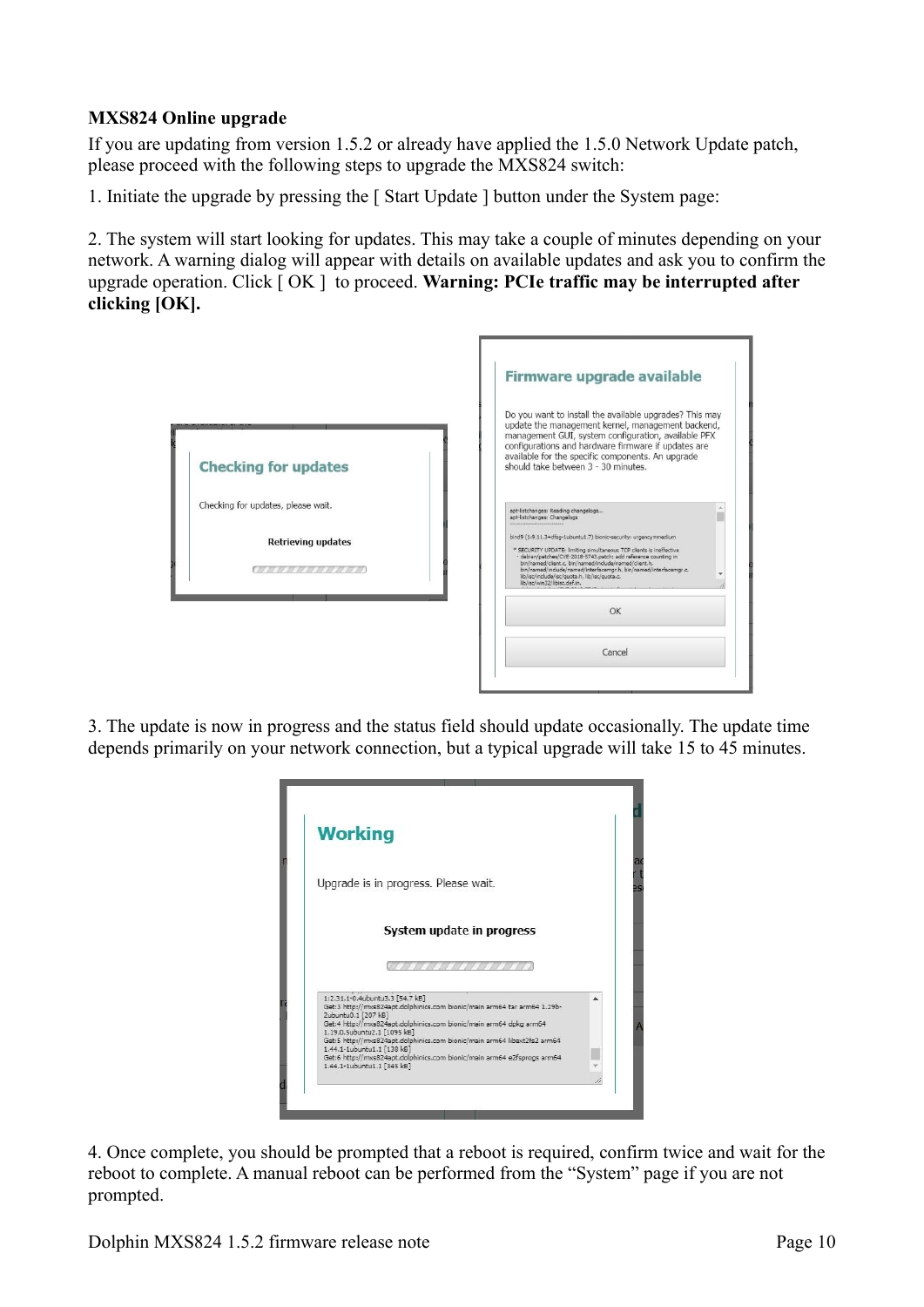| <b>Reboot required</b>                                                                   | <b>Reboot</b>                                                                         | <b>Working</b>                                                                          |
|------------------------------------------------------------------------------------------|---------------------------------------------------------------------------------------|-----------------------------------------------------------------------------------------|
| The management processor needs to be rebooted.<br>Reboot now and refresh the page?<br>OK | This will reboot the management processor. Are you<br>sure you want to proceed?<br>OK | Reboot is in progress. Please wait, the reboot should<br>complete within 30-60 seconds. |
|                                                                                          |                                                                                       | <b>Rebooting system</b>                                                                 |
| Cancel                                                                                   | Cancel                                                                                |                                                                                         |

5. The page should automatically refresh once done. You can confirm you have the latest version under "Firmware" at the "Status" page. The versions listed should match the table in section "MXS824 Management release 1.5.2"

6. When the upgrade is complete you may be prompted to reboot the MXS824 switch.

| <b>Reboot required</b>                                                                                                                                                                                   |                                                |                                                                                         |
|----------------------------------------------------------------------------------------------------------------------------------------------------------------------------------------------------------|------------------------------------------------|-----------------------------------------------------------------------------------------|
| The management processor needs to be<br>rebooted. Reboot now and refresh the page?                                                                                                                       |                                                |                                                                                         |
| Upgrade initiated Thu Oct 29 13:44:31 UTC 2020 (1603979071)                                                                                                                                              | <b>Reboot</b>                                  |                                                                                         |
| Resuming aborted install (if any)<br>Resuming aborted upgrade succeeded                                                                                                                                  | This will reboot the management processor. Are | <b>Working</b>                                                                          |
| Updating repository<br>Get:1 file:/tmp/offline_apt bionic InRelease [3190 B]<br>Get:1 file:/tmp/offline_apt bionic InRelease [3190 B]<br>Get:2 file:/tmp/offline_apt bionic/main arm64 Packages [132 kB] | you sure you want to proceed?                  | Reboot is in progress. Please wait, the reboot<br>should complete within 30-60 seconds. |
| Reading package lists<br>Update repository succeeded<br>Downloading packages<br>Download succeeded                                                                                                       | OK                                             | <b>Rebooting system</b>                                                                 |
| Changelog for upgrade:<br>apt-listchanges: /var/cache/apt/archives/*.deb does not exist or is not a<br>file:                                                                                             | Cancel                                         | -----------------                                                                       |
| OK                                                                                                                                                                                                       |                                                |                                                                                         |
|                                                                                                                                                                                                          |                                                |                                                                                         |
| Cancel                                                                                                                                                                                                   |                                                |                                                                                         |

Please note that the system upgrade routine does not automatically upgrade your active PFX configuration to the latest version! Refer to section ["PFX PCIe configuration upgrade instructions"](#page-14-0) on page [15](#page-14-0).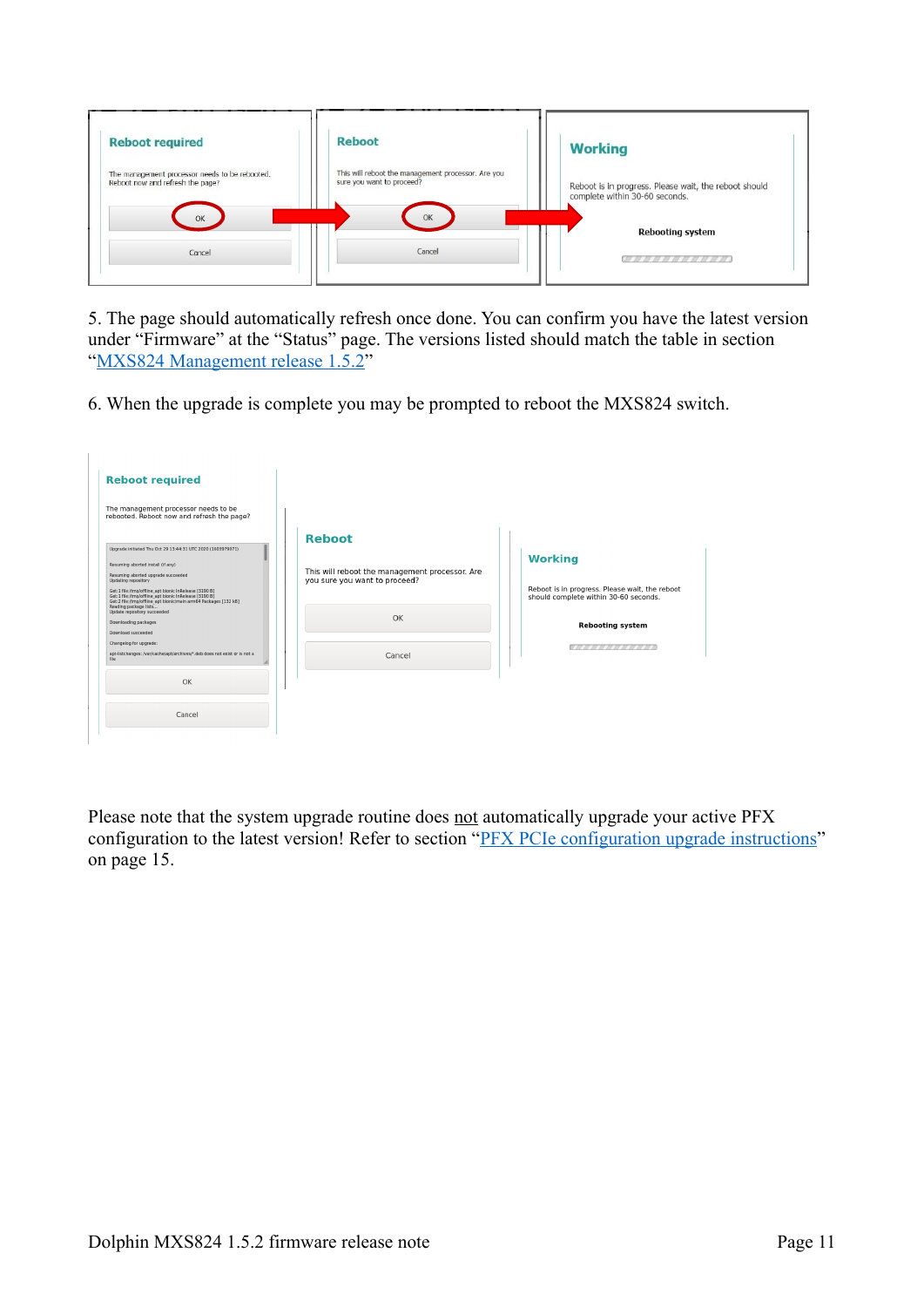### <span id="page-11-0"></span>**Upgrade instructions without Internet access**

These instructions covers updating the management software without direct internet access from the MXS824 switch. The upgrade is performed using the System page of the management web interface. If the switch is currently running version 1.0.0 or 1.1.0 please contact Dolphin via [pci](mailto:pci-support@dolphinics.com)[support@dolphinics.com](mailto:pci-support@dolphinics.com) for instructions.

1. On an internet connected computer download the 1.5.2 update zip:

https://dl.dolphinics.com/mxs/zip/mxs\_upgrade-mxs824-1.5.2.zip

The download may be verified by checking the sha256 sum:

8aadb7254bb5994065381a73acab236c1bdcd1e56e96d55e4dece68b86757623

Note: do not extract the zip file.

2. Copy the file to a computer on the internal network that can be reached by the MXS824 switch.

3. Log in to the management web interface of the MXS824 switch to be upgraded and navigate to the "System" page.

4. Under "Manual update" press the "Browse…" button and locate the zip file downloaded in step 1.

| <b>System Settings</b>                                                                                                                                                                                                                                                                                                                                                                               |                                                                                                                                                                        |
|------------------------------------------------------------------------------------------------------------------------------------------------------------------------------------------------------------------------------------------------------------------------------------------------------------------------------------------------------------------------------------------------------|------------------------------------------------------------------------------------------------------------------------------------------------------------------------|
| <b>Update Firmware</b>                                                                                                                                                                                                                                                                                                                                                                               | <b>Hostname</b>                                                                                                                                                        |
| Perform a firmware update of the management processor. This may<br>update the management kernel, management backend,<br>management GUI, system configuration, available PFX configurations<br>and hardware firmware if updates are available. If the update<br>includes new PFX configuration(s), the configuration will not be<br>activated automatically. You need to select and change to the new | Change the device hostname. Current hostname is MXS824<br><b>MXS824</b><br>New hostname                                                                                |
| configuration under the PCIe tab after the update has completed.<br>Current firmware version: 1.4.2                                                                                                                                                                                                                                                                                                  | Apply                                                                                                                                                                  |
| <b>Network update</b>                                                                                                                                                                                                                                                                                                                                                                                | <b>Admin Password</b>                                                                                                                                                  |
| This will look for updates and allow you to upgrade the management<br>processor if updates are available. Requires Internet access for the<br>switch.                                                                                                                                                                                                                                                | Change admin password for accessing the web interface. Please<br>ensure you remember the new password. You currently need to<br>contact Dolphin to reset the password. |
| Check for updates                                                                                                                                                                                                                                                                                                                                                                                    | Current<br>password<br>New password                                                                                                                                    |
| <b>Manual update</b>                                                                                                                                                                                                                                                                                                                                                                                 | Confirm<br>password                                                                                                                                                    |
| File<br>Browse                                                                                                                                                                                                                                                                                                                                                                                       | Apply                                                                                                                                                                  |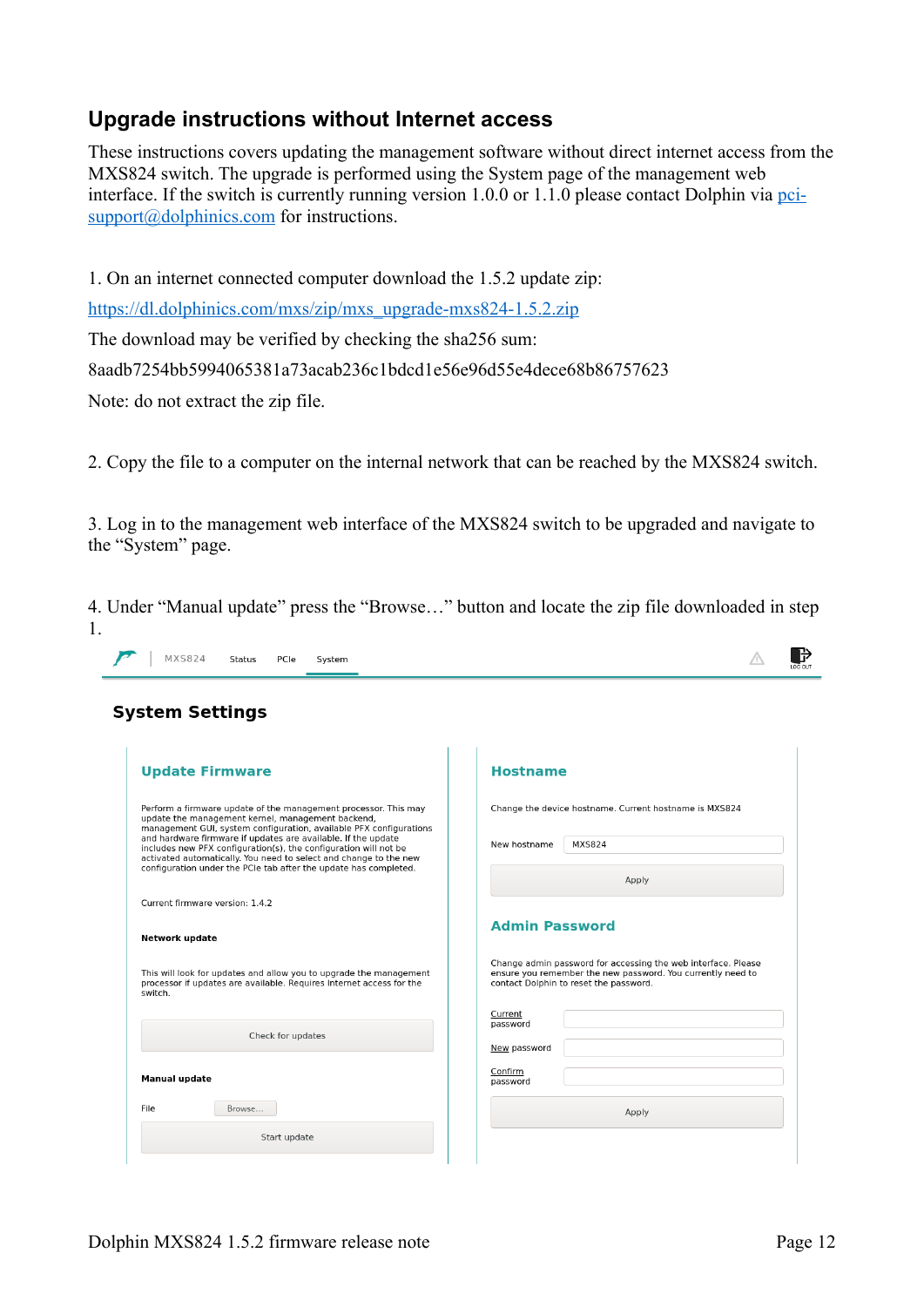5. Press the "Start update" button and press "OK" on the "Firmware upgrade dialog". Wait while zip file is uploaded. After the file has finished uploading the upgrade process will start automatically. The upgrade can take up to 60 minutes. **Warning: PCIe traffic may be interrupted during this stage!** The browser window can be safely closed during this operation. The web interface may also be logged out during the upgrade, if it does, please log in again to monitor the progress of the upgrade.

| <b>Firmware upgrade</b><br>This will upgrade the management processor.<br>This may update the management kernel,                                                                                                                                                                                                       |                                                                                                                                                                                                                                                                                         | <b>Updating</b><br>Upgrade in progress. Please wait, the upgrade<br>should complete within 3 - 30 minutes.                                                                               |
|------------------------------------------------------------------------------------------------------------------------------------------------------------------------------------------------------------------------------------------------------------------------------------------------------------------------|-----------------------------------------------------------------------------------------------------------------------------------------------------------------------------------------------------------------------------------------------------------------------------------------|------------------------------------------------------------------------------------------------------------------------------------------------------------------------------------------|
| management backend, management GUI, system<br>configuration, available PFX configurations and<br>hardware firmware if updates are available for the<br>specific components. An upgrade should take<br>between 3 - 30 minutes. Do not close this page or<br>power down the switch. Are you sure you want to<br>proceed? | <b>Updating</b><br><b>Uploading File</b><br>Upgrade in progress. Please wait, the upgrade<br>should complete within 3 - 30 minutes.<br>Upload in progress, please wait. The upload<br>should complete within a few seconds depending<br>on your connection.<br><b>Processing update</b> | <b>Processing update</b><br>,,,,,,,,,,,,,,,,,,,,,<br>When the upgrade is complete, you may have to hard-refresh this page in<br>your browser by pressing CTRL + F5<br>Checking integrity |
| OK<br>Cancel                                                                                                                                                                                                                                                                                                           | ,,,,,,,,,,,,,,,,,,,,,,                                                                                                                                                                                                                                                                  |                                                                                                                                                                                          |

6. When the upgrade is complete you may be prompted to reboot the MXS824 switch.

| <b>Reboot required</b>                                                                                                                                                           |                                                                                 |                                                |
|----------------------------------------------------------------------------------------------------------------------------------------------------------------------------------|---------------------------------------------------------------------------------|------------------------------------------------|
| The management processor needs to be<br>rebooted. Reboot now and refresh the page?                                                                                               |                                                                                 |                                                |
| Upgrade initiated Thu Oct 29 13:44:31 UTC 2020 (1603979071)                                                                                                                      | <b>Reboot</b>                                                                   |                                                |
| Resuming aborted install (if any)                                                                                                                                                |                                                                                 | <b>Working</b>                                 |
| Resuming aborted upgrade succeeded<br>Updating repository<br>Get:1 file:/tmp/offline_apt bionic InRelease [3190 B]                                                               | This will reboot the management processor. Are<br>you sure you want to proceed? | Reboot is in progress. Please wait, the reboot |
| Get:1 file:/tmp/offline_apt bionic InRelease [3190 B]<br>Get:2 file:/tmp/offline_apt bionic/main arm64 Packages [132 kB]<br>Reading package lists<br>Update repository succeeded |                                                                                 | should complete within 30-60 seconds.          |
| Downloading packages                                                                                                                                                             | OK                                                                              | <b>Rebooting system</b>                        |
| Download succeeded<br>Changelog for upgrade:                                                                                                                                     |                                                                                 | ,,,,,,,,,,,,,,,,,,                             |
| apt-listchanges: /var/cache/apt/archives/*.deb does not exist or is not a<br>file.                                                                                               | Cancel                                                                          |                                                |
| OK                                                                                                                                                                               |                                                                                 |                                                |
| Cancel                                                                                                                                                                           |                                                                                 |                                                |
|                                                                                                                                                                                  |                                                                                 |                                                |

Please note that the system upgrade routine does not automatically upgrade your active PFX configuration to the latest version! Refer to section ["PFX PCIe configuration upgrade instructions"](#page-14-0) on page [15](#page-14-0).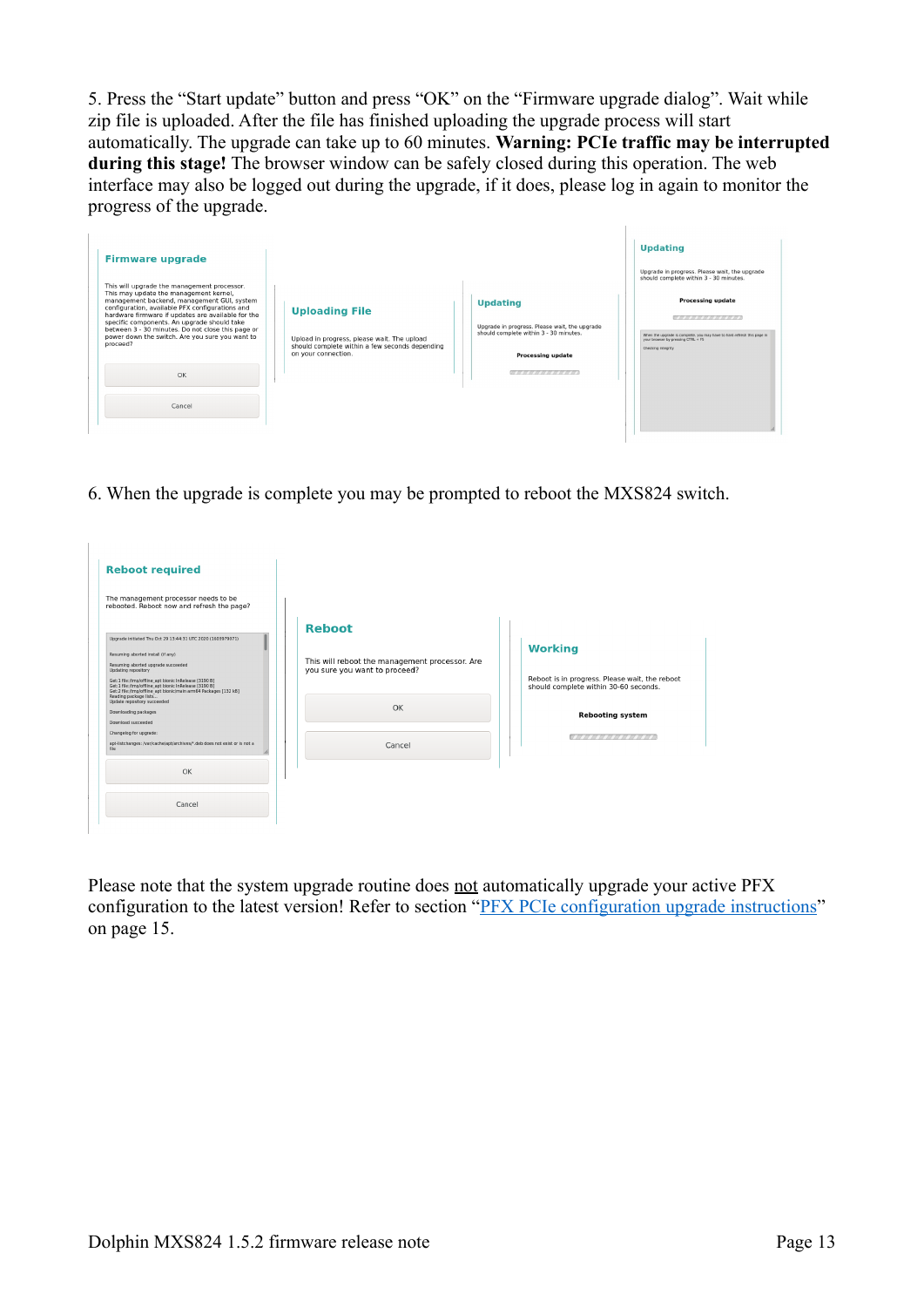## <span id="page-13-0"></span>**Upgrade through factory reset**

You can perform an offline and manual upgrade and/or factory reset using a universal SD card image. Note that this upgrade routine will reset all software and hardware back to factory defaults, all current settings and custom files on the target MXS824 switch will be destroyed.

1. Download the 1.5.2 Management release image from Dolphin: [https://dl.dolphinics.com/mxs/sdcard/mxs824\\_1.5.2.img.xz](https://dl.dolphinics.com/mxs/sdcard/mxs824_1.5.2.img.xz)

Please verify the integrity of the download by checking the sha256sum: 4f0736258ea908ea5cc11f7651b16bfb72145bd97a6eb936d238e80003736647

2. Power off and eject your SD card from the MXS824. Insert it into the machine where you downloaded the image.

3. Burn the image to the sdcard:

```
# sha256sum mxs824_1.5.2 .img.xz
4f0736258ea908ea5cc11f7651b16bfb72145bd97a6eb936d238e80003736647 mxs824_1.5.2 .img.xz
# xzcat mxs824_1.5.2. img.xz | sudo dd of=/dev/<SDCARD> bs=4M status=progress conv=fdatasync
oflag=direct
```
4. Carefully insert the SD card into the MXS824 switch and insert the power cable.

5. The ST (status) LED should shortly become solid orange as shown in the picture below. This indicates that the self-install procedure is in progress. PWR will turn orange after some time, then return to green again. Wait until the ST LED becomes dark again. The entire procedure will take several minutes, but should complete within 30 minutes.



6. The switch is now upgraded and available with static IP 192.168.1.210. The PCIe switch is running with the latest NTB 6 port x16 configuration.

*NB: although this routine resets the MXS software and hardware it may leave recoverable data on the SD card.*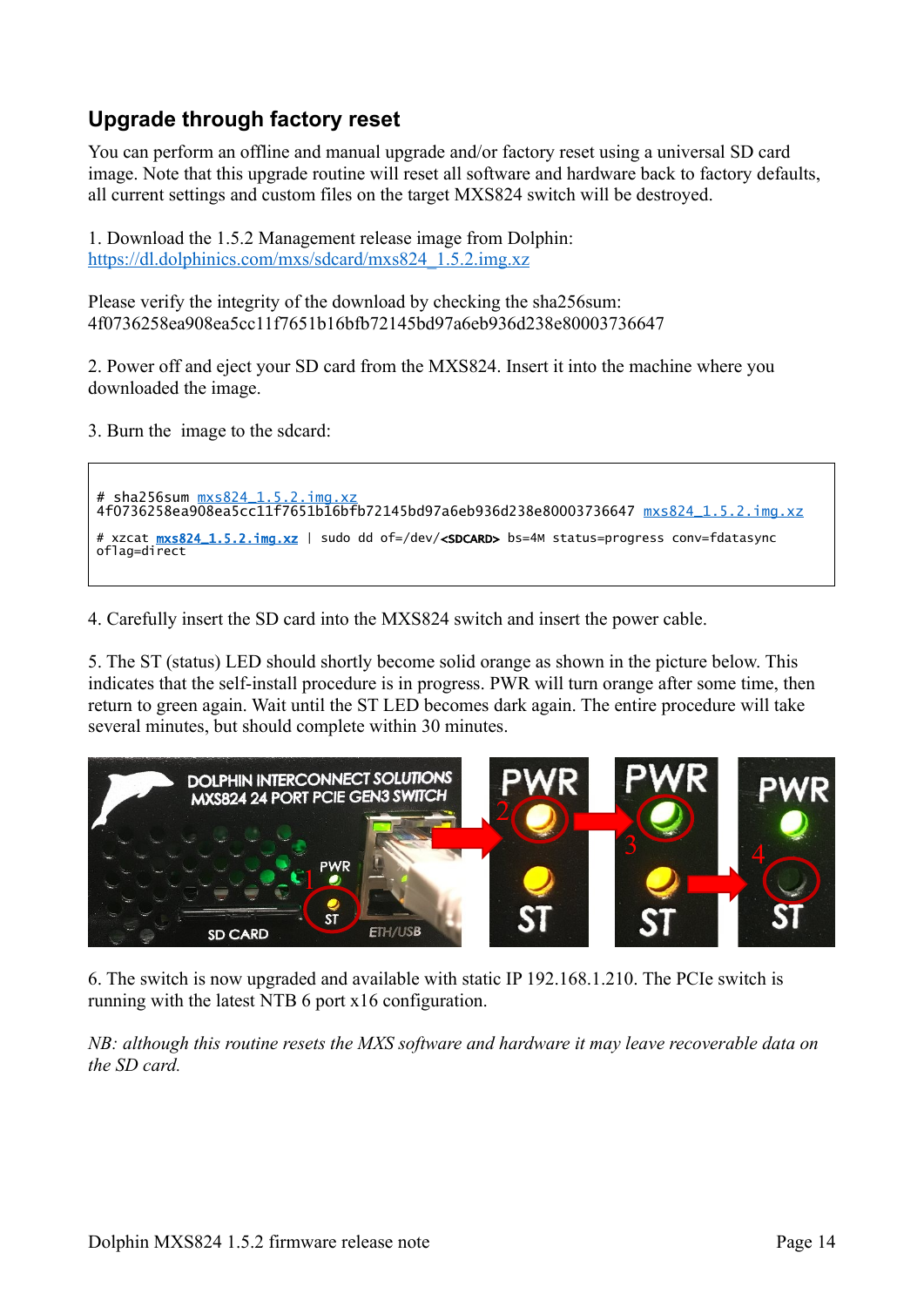### <span id="page-14-0"></span>**PFX PCIe configuration upgrade instructions**

For safety and compliance, the system upgrade routine described in the previous sections does not automatically upgrade your active PFX PCIe configuration to the latest version!

It is recommended that you upgrade your PFX configuration to the latest VER8 if you are using one of the "Standard" (default) configurations provided by Dolphin. Note that these instructions only apply if you are on Management version 1.4.2 or later, running PFX configuration VER7 or older.

1. Go to the "Configuration Management" section of the PCIe page. If a newer version of the currently running configuration is available, it will look like this:

|                                                                                 | <b>Configuration Management</b>                                                                                                                                                                           |              |
|---------------------------------------------------------------------------------|-----------------------------------------------------------------------------------------------------------------------------------------------------------------------------------------------------------|--------------|
| production environment.                                                         | Change the running configuration of the switch, or delete unused ones. Changing<br>configuration will reset the PCIe switch, halting all traffic, and should not be done in a                             |              |
| <b>Active configuration</b>                                                     |                                                                                                                                                                                                           |              |
| Name<br>File<br>Description<br>Version<br>Ports<br>Width/Speed<br>Checksum      | NTB 6 port x16<br>MXS824_NTB_SINGLE_6_PORTS_x16_VER6_image.data<br>NTB switch with 6 ports and x16 link width.<br>6<br>6<br>x16, Gen3<br>3b3ad220ed19347f69345afdff7ecd3f686ccf99e4b813e3cc65c93f9c13f3af |              |
| <b>New version available!</b>                                                   |                                                                                                                                                                                                           |              |
|                                                                                 | A new version of your current configuration is available                                                                                                                                                  |              |
|                                                                                 | Update now!                                                                                                                                                                                               |              |
| <b>Manage configuration</b>                                                     | All                                                                                                                                                                                                       | $\checkmark$ |
| Group                                                                           |                                                                                                                                                                                                           |              |
| Type                                                                            | All                                                                                                                                                                                                       |              |
| Topology                                                                        | All                                                                                                                                                                                                       | $\checkmark$ |
| Name                                                                            | All                                                                                                                                                                                                       |              |
|                                                                                 |                                                                                                                                                                                                           |              |
| <b>Selected configuration</b>                                                   |                                                                                                                                                                                                           |              |
| File<br>Description<br>Version<br>Ports<br>Width/Speed<br>Protected<br>Checksum |                                                                                                                                                                                                           |              |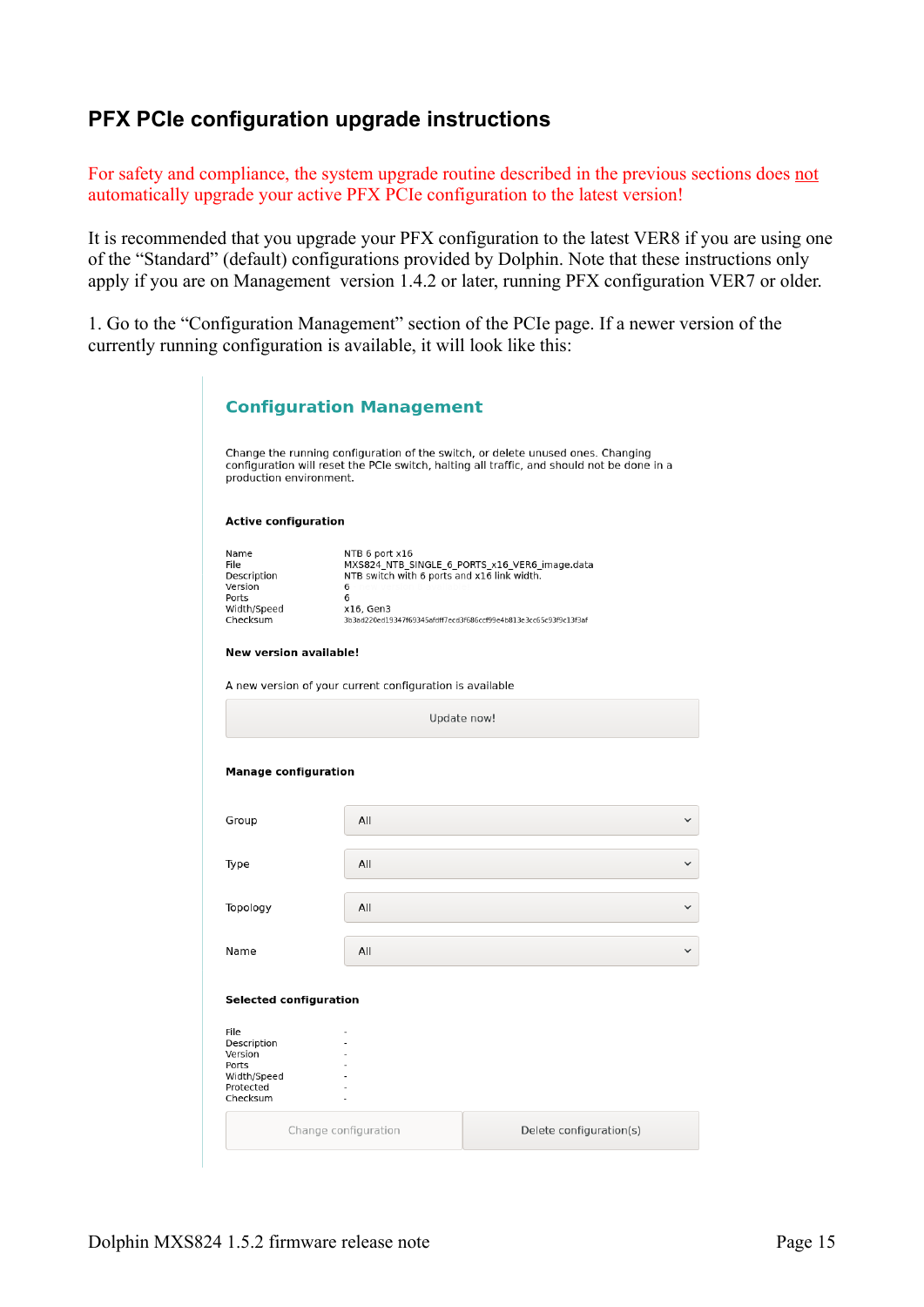2) Click the [Update now!] button to upgrade to the latest version of the currently running configuration. Approve the warning prompt to upgrade your configuration.



3) Active configuration should show "Version 8" once completed.